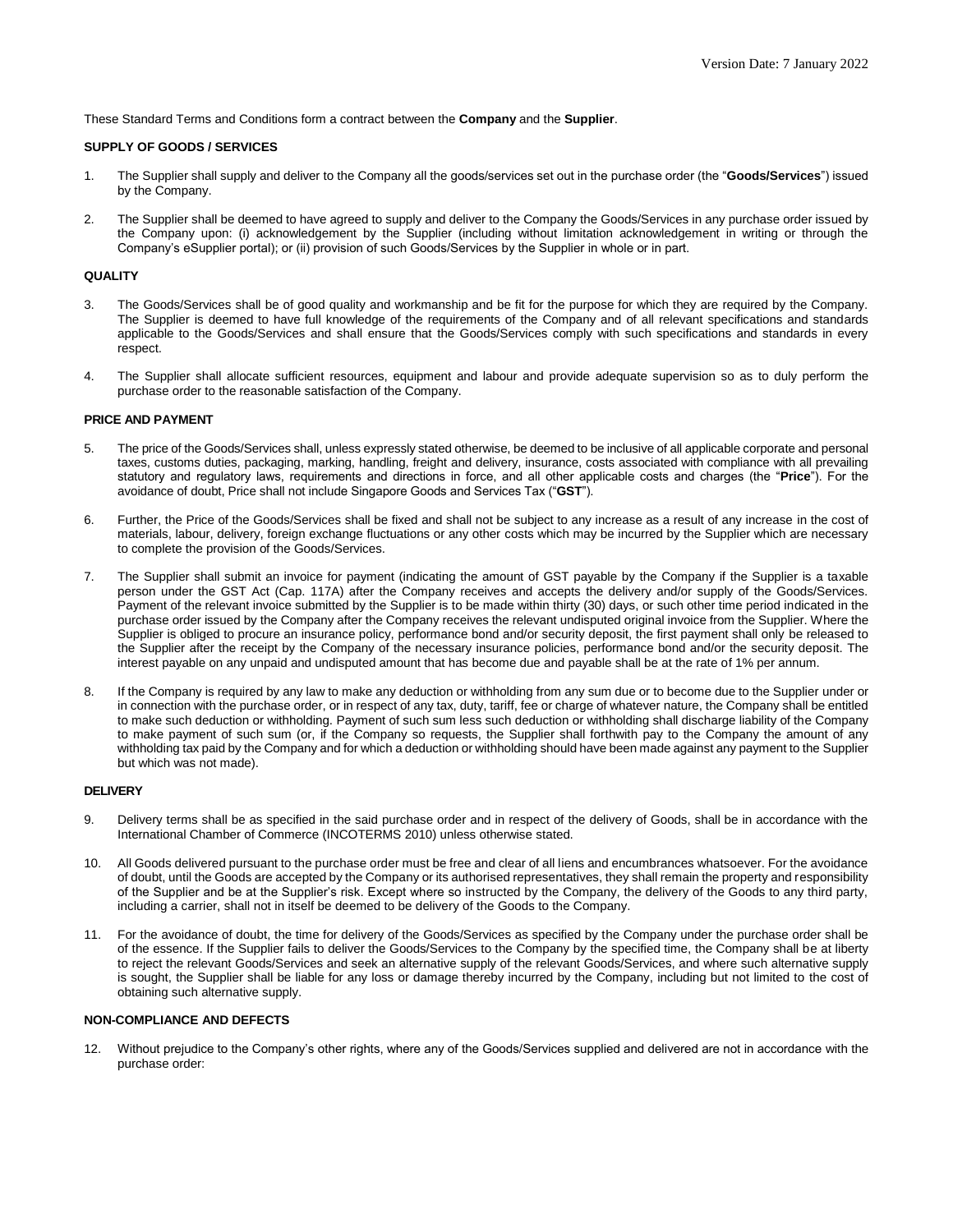- (i) the Company may instruct the Supplier to repair and/or replace the relevant Goods/Services at no additional cost to the Company, and the Supplier shall comply with any such instruction within the time specified by the Company; and/or
- (ii) in respect of the Goods, the Company may reject the relevant Goods, in which event the rejected Goods shall remain at the sole risk of the Supplier. Upon receiving notice of the rejection, the Supplier shall remove the rejected Goods within such time as may be specified by the Company, failing which the rejected Goods shall be removed and/or disposed of by the Company and the Supplier shall be liable for any loss, expense or damage thereby incurred or suffered by the Company.
- 13. Notwithstanding Clause 12, and without prejudice to the Company's other rights, where any of the Goods/Services supplied and delivered are not in accordance with the purchase order, the Company shall be at liberty to seek an alternative supply of the relevant Goods/Services, and where such alternative supply is sought, the Supplier shall be liable for any loss or damage thereby incurred by the Company, including but not limited to the cost of obtaining such alternative supply.

# **PACKAGING**

14. The Goods shall be packed and marked in a proper manner and in accordance with any relevant specifications and standards and/or in accordance with any instructions of the Company.

## **COMPLIANCE WITH LAWS, BUSINESS PRINCIPLES, AND STANDARDS**

- 15. The Supplier shall, at its own cost and expense, comply with and give all notices required by any law, by-law, regulations, codes and standards (including but not limited to the Casino Control Act (Cap. 33A) and the Casino Control (Casino Contracts) Regulations 2010, where applicable) that may from time to time be applicable to the performance of the purchase order by the Supplier. The Supplier shall notify the Company promptly and in no event longer than 48 hours after becoming aware of the termination or cessation of employment of any of its employees holding a security pass issued by the Company, including without limitation any contractor pass to enter the Resorts World Sentosa casino (the "**RWS Casino**"). The Supplier shall also ensure that it and any of its agents, employees, representatives, sub-contractors, sub-suppliers and/or servants who enter the RWS Casino without paying an entry levy, for the purpose of providing the Goods and/or performing the Services, shall not take part in any gaming in the RWS Casino. The Supplier shall ensure its employees have a valid Category C2 Special Employee license issued by CRA to perform any functions of a special employee, as defined in the Casino Control Act (Cap. 33A) and the Casino Control (Licensing of Special Employees) Regulations 2009, in or in relation to the casino. The Supplier shall also ensure that no person under an exclusion order enters the casino premises, including the back of house premises.
- 16. Without prejudice to the Supplier's obligations under Clause 15, the Supplier shall provide such information as may be required and/or notified by the relevant competent authorities. The Supplier shall also promptly notify the Company of any changes in the Supplier's company name, registered address, business address and/or any such information as may be required and/or notified by the Company to the Supplier from time to time.

#### **LIQUIDATED DAMAGES**

17. Where stated in the purchase order that liquidated damages are applicable, the Supplier agrees that the Company shall be entitled to liquidated damages in the event of any non-compliance with the purchase order. The parties accept and acknowledge that the liquidated damages represent a reasonable and genuine pre-estimate of the loss or damage likely to be incurred by the Company as a result of the Supplier's failure to comply with the purchase order. In the event that the Company, for whatever reason, elects not to recover or is not entitled in law to the liquidated damages, the Company shall remain entitled to recover such loss, expense, costs and/or damages as it would have been entitled to under common law as if the provisions in the purchase order relating to the payment of the liquidated damages had not formed part of the purchase order. The Supplier's liability to pay to the Company such loss, expense, costs and/or damages shall not be limited in any way whatsoever by the amount of liquidated damages for which the Supplier may otherwise have been liable.

#### **INDEMNITY**

18. The Supplier shall indemnify the Company and its directors, officers, employees, affiliates, subsidiaries, and/or agents against any liability incurred by the Company to any person, and against all claims, damages, costs, expenses, fees, fines, penalties, charges and/or sanctions in connection with and/or imposed by any law, regulations, codes and standards and/or any competent authorities, made against and/or incurred by the Company and its directors, officers, employees, affiliates, subsidiaries, and/or agents by reason of any negligence, default or breach by the Supplier or its partners, directors, agents, employees, representatives, contractors and/or suppliers arising out of or in respect of the performance of the purchase order.

#### **ACCESS**

19. The Supplier shall at all reasonable times permit the Company and/or its duly authorised representatives and/or agents and/or servants access to all workshops and other places where the Goods are manufactured, prepared or stored for the purpose of inspecting the same.

#### **SUB-CONTRACTING /ASSIGNMENT**

- 20. The Supplier shall not sub-contract the whole or any part of the supply and delivery of the Goods/Services to any other person without the written consent of the Company.
- 21. The Supplier shall not assign any of its rights, interests or benefits under the purchase order or any part thereof (including the right to receive monies) to any person without the prior written consent of the Company and any assignment made in contravention of this Clause shall not bind the Company.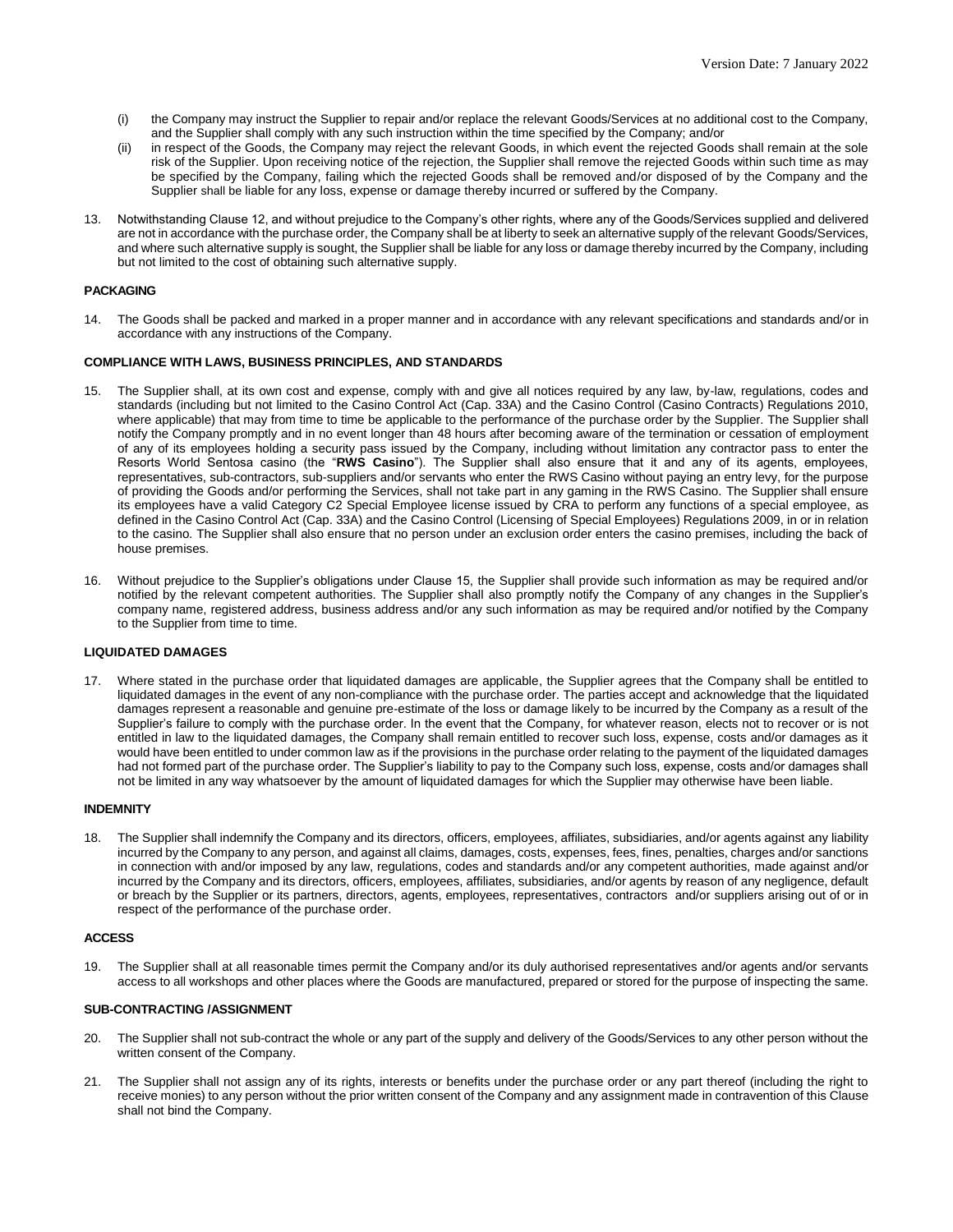# **VARIATIONS**

- 22. The Company shall be entitled at any time, to issue orders to vary any part of the Goods/Services to be supplied and delivered (which shall include the right to omit any part of the Goods/Services, and to engage other suppliers to perform such part of the Goods/Services), including but not limited to the quantity and/or specifications of the Goods, or order any change to the Goods/Services that may be required by the Company.
- 23. Where an order for variation is issued by the Company, the Supplier shall advise the Company on any time and/or cost implications, together with all necessary supporting evidence and information required by the Company that may result from such order within seven (7) days of the date of the variation order.
- 24. The Company shall pay the Supplier for any such variation, and the amount payable shall be agreed to by the parties, failing which, the applicable unit cost of the Goods/Services as specified in the purchase order, or the prevailing industry rates (whichever lower) shall apply.

#### **INSURANCE**

- 25. The Supplier shall, at its own cost and expense, take out and maintain during the Term such insurance(s) necessary to cover its liabilities under the purchase order, including but not limited to public and products liability, for an amount of not less than Singapore Dollars one million (SGD1,000,000) in respect of any one occurrence, and shall name the Company as Additional Insured, and incorporate provisions on cross liability and waiver of subrogation against the Company. In addition, the Supplier shall also, at its own cost and expense, take out and maintain during the Term, professional indemnity insurance as follows:
	- (a) where the scope of works includes the provision of IT services, including but not limited to design, installation, or provision of professional advice, professional indemnity insurance of an amount of not less than Singapore Dollars five million (SGD5,000,000) in respect of any one occurrence; or
	- (b) where the scope of works includes design or the provision of professional advice in respect of any other service apart from IT, professional indemnity insurance of an amount of not less than Singapore Dollars one million (SGD1,000,000) in respect of any one occurrence.

The terms of any insurance or the amount of any cover shall not relieve the Supplier of any of its liabilities under the purchase order.

## **TERMINATION AND SUSPENSION**

- 26. The Company may at any time and for any reason terminate the purchase order upon giving a fourteen (14) day prior written notice to the Supplier, and the termination shall take effect from the date stipulated in such written notice.
- 27. Without prejudice to Clause 26 above and/or to any other rights or remedies available to the Company under general law, the Company shall have the right to terminate the purchase order if:-
	- (i) the Supplier has breached its obligations under the purchase order, and has failed to comply with a notice issued by the Company requiring the Supplier to rectify the breaches (to the Company's reasonable satisfaction) within seven (7) days of the Supplier's receipt of the said notice; and/or
	- (ii) a resolution has been passed or an application has been filed to wind up the Supplier, a winding up order has been made, or if a receiver or manager of the Supplier's undertaking has been appointed or possession has been taken or execution levied by creditors or debenture holders or under a floating charge or if the Supplier is subject to any analogous proceedings outside of Singapore.

In any of the abovementioned events or circumstances, the Company may, upon giving 7 days' written notice to the Supplier, terminate the purchase order.

- 28. Upon receiving the Company's written notice of termination, the Supplier shall immediately:
	- (i) stop all work under the purchase order; and
	- (ii) notify its sub-suppliers, sub-contractors and/or agents in writing to do the same.
- 29. Upon termination of the purchase order under Clause 26, the Supplier shall be entitled to be reimbursed for the actual costs incurred up to and including the date of termination, which shall be limited to such costs that are properly incurred and consistent with such deliveries that have been ordered by the Company and in accordance with recognized accounting principles. For the avoidance of doubt, save for the actual costs incurred by the Supplier as aforesaid, the Supplier shall not be entitled to claim for any other losses, damages costs or expenses, including loss of profit, that may be incurred by the Supplier as a result of such termination.
- 30. The Company may use any of the Goods supplied and delivered by the Supplier up to the time of termination and shall have a lien over those Goods and may sell any of the same and apply the proceeds of sale in or towards the satisfaction of any sums due or becoming due to it from the Supplier under the purchase order.
- 31. The Supplier acknowledges and agrees that upon the receipt of a written notice served by any competent authorities requiring the purchase order to be suspended or terminated within the time specified in the notice, the purchase order shall be automatically so suspended or terminated immediately without prejudice to any rights that the Company may have against the Supplier before the date of such termination.
- 31A. The Company may order the Supplier to temporarily suspend the performance of all or any part of this purchase order ("**Suspension**") for such period of time as may be determined by the Company to be necessary or desirable upon giving prior written notice ("**Suspension Notice**") to the Supplier, and the Suspension shall take effect from the date stipulated in the Suspension Notice. During the Suspension,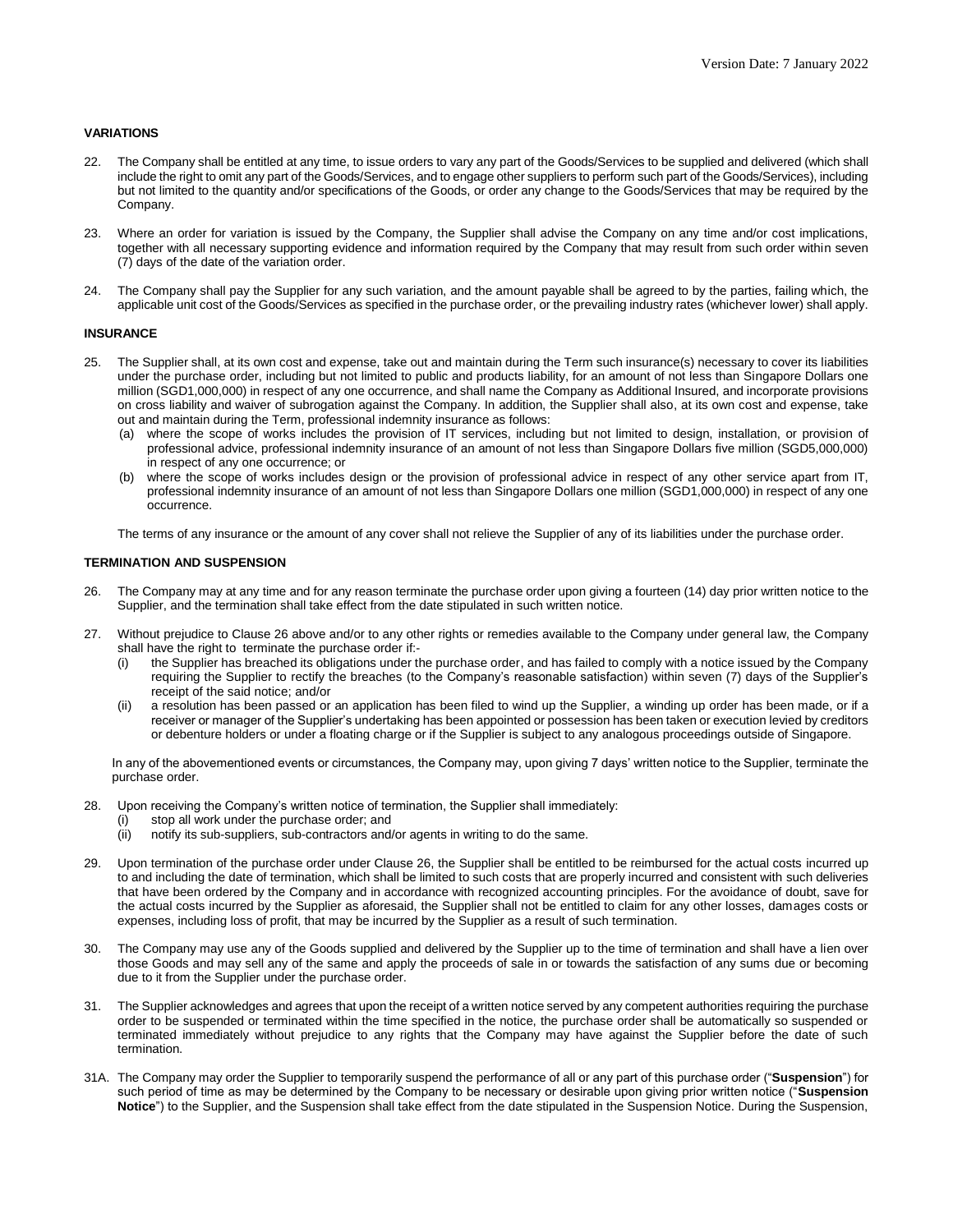the Price shall be pro-rated accordingly. The Supplier shall resume performance of all or any part of this purchase order upon prior written notice from the Company ("**Resumption Notice**"). For the avoidance of doubt, Clauses 32 to 34 herein shall continue to apply during the Suspension, and the Suspension does not modify, supplement, or delete any of the terms and conditions set out in the purchase order, which shall remain in full force and effect upon the resumption of performance. Suspension Notices and Resumption Notices shall be issued in accordance with Clause 40.

## **CONFIDENTIALITY**

- 32. The Supplier undertakes and shall ensure its partners, directors, agents, employees, representatives, sub-contractors, sub-suppliers and/or servants undertake to treat as confidential, all information which comes into its or their possession pursuant to or as a result of or in the performance of the purchase order. The Supplier shall not and shall ensure that its partners, directors, agents, employees, representatives, sub-contractors, sub-suppliers and/or servants do not, without the written permission of the Company, disclose any such confidential information mentioned in this Clause 32 herein to any third party.
- 33. Without the prior written approval of the Company, the Supplier will not discuss the purchase order or its relationship to the Company with any branch of the media (including, without limitation, the posting of any information thereof on the internet) or with any third party nor will they furnish any information (including without limitation written materials, photographs, audio tapes or discs, video tapes or discs, computer programs or data, CD-ROMs, drawings or sketches) relating to the Company to any media entity (including, without limitation, the posting of any information thereof on the internet) or third party. The Supplier will not use the Company's name or its association with the Company in any form or advertising or promotions (including, without limitation, the posting of any information thereof on the internet) without the prior written consent of the Company.
- 34. The operation of Clauses 32 to 34 herein shall survive the termination of the purchase order without limit in point of time but shall cease to apply to information or knowledge which may properly come into the public domain through no fault of the Supplier.

#### **INTELLECTUAL PROPERTY**

- 35. Any and all patents, designs, design rights, trademarks, trade names, copyrights and all other intellectual property rights (whether registered or not) (the "**Intellectual Property**") in all materials including drawings, designs, plans, specifications, photographs, video recordings or other documents (the "**Company Materials**") given by the Company to the Supplier to enable the Supplier to fulfill its obligations under the purchase order shall be used exclusively by the Supplier for the purchase order. For the avoidance of doubt, the Company Materials shall be deemed confidential.
- 36. Insofar as any of the Goods/Services are manufactured/provided using the Company Materials, the Supplier shall not be permitted to disclose or provide any information on these Goods/Services to third parties without the prior written consent of the Company.
- 37. The Supplier hereby warrants that it is the sole and unencumbered owner of the Intellectual Property in its materials including drawings, designs, plans, reports, specifications, samples, prototypes, photographs, video recordings or other documents related to the Goods/Services that it makes available for the purpose of performing its obligations under the purchase order (the "**Supplier's Materials**"), and that none of the same or the use thereof as contemplated under the purchase order infringes the Intellectual Property of any third party. The Supplier shall be deemed to have given to the Company a perpetual, transferable, non-exclusive, royalty-free licence to copy, use and communicate the Supplier's Materials for any purpose as it deems fit including on any platform now known or later created..
- 38. The Supplier undertakes to indemnify and keep the Company and its directors, officers, employees, affiliates, subsidiaries, and/or agents harmless from and against any liabilities, damages, losses, costs, expenses, proceedings, suits and/or other consequences arising from any allegation or claim that a third party's Intellectual Property or other right has been infringed by the Supplier's Materials and/or any part or use thereof pursuant to the purchase order.
- 39. The Company shall own the Intellectual Property in all materials and works including drawings, designs, plans, specifications, photographs, video recordings or other documents created by the Supplier, its partners, directors, agents, employees, representatives, sub-contractors, sub-suppliers and/or servants pursuant to the purchase order (the "**New Intellectual Property**"). The Supplier shall, and shall procure that its partners, directors, agents, employees, representatives, sub-contractors, sub-suppliers and/or servants execute all formal documents necessary or desirable in order to assign to the Company all New Intellectual Property at no cost to the Company.
- 40. In respect of the Supplier's Materials and all materials and/or works which embody or relate to the New Intellectual Property, and any other product of the Supplier's services, the Supplier unconditionally and irrevocably formally waives, and shall procure that each of its employees, representatives, sub-contractors, servants, affiliates, subsidiaries and/or sub-suppliers and any other author or performer entitled to any Moral Rights relating thereto unconditionally and irrevocably formally waives, in each case for the benefit of the Company and the Company Designees, any and all Moral Rights, and that none of them shall assert the same against the Company and the Company Designees anywhere in the world, for the full duration of such rights. In this PO, references to "Moral Rights" shall be deemed to include all moral rights worldwide including as defined in Part 7 of the Copyright Act 2021 of Singapore including but not limited to the right to be identified as an author or performer, as well as any rights as described in Article 6bis of the Berne Convention for Protection of Literary and Artistic Works 1886, being "droit moral" and any corresponding, analogous or similar rights arising under any law that exist or that may come to exist anywhere in the world whether now or in the future, and references to "Company Designees" shall be deemed to include the Company's licensees, sub-licensees, assignees, affiliates, subsidiaries, agents, and successors in title.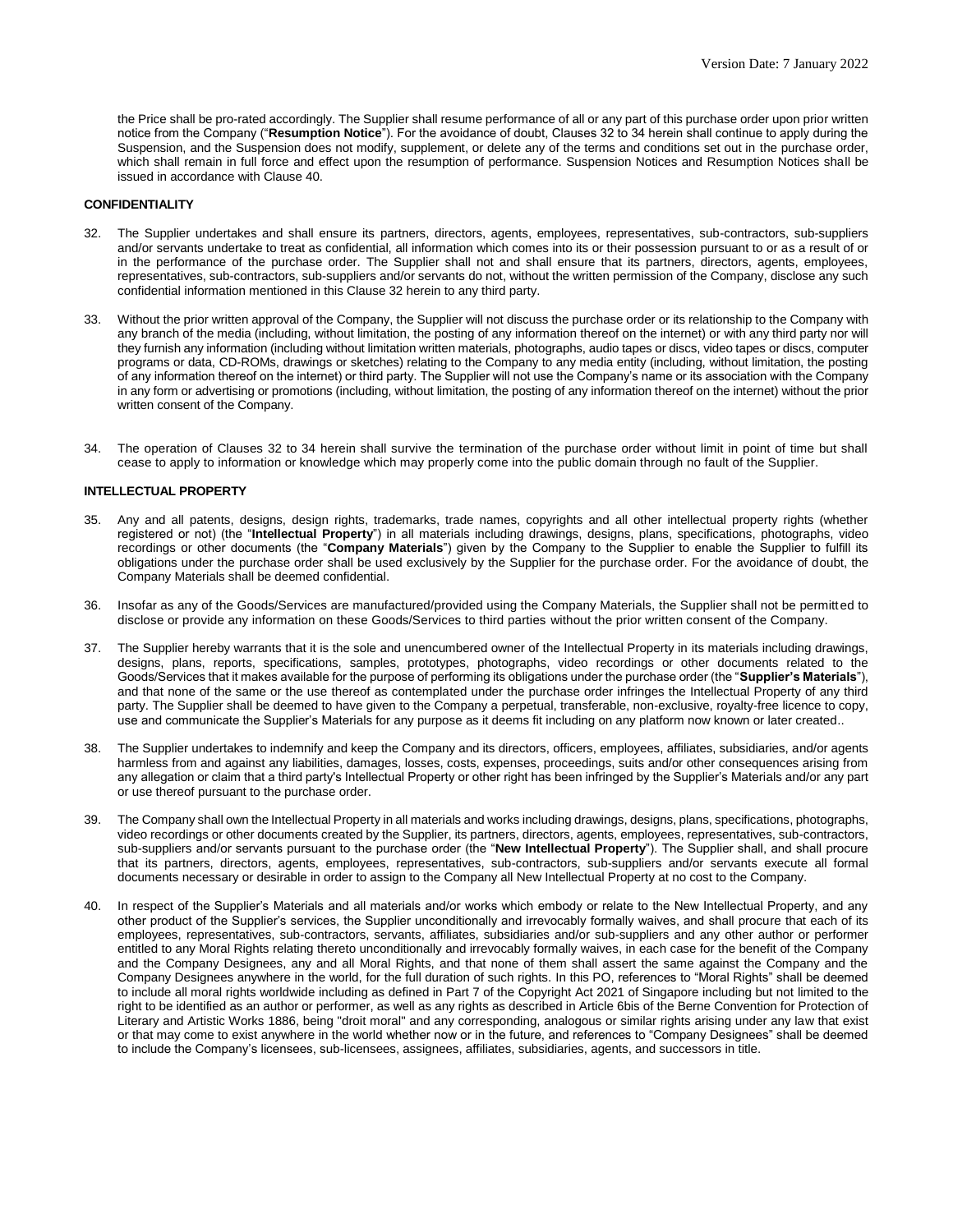## **NOTICES**

41. Any notice, request, demand or other communication to be given or served by a party under the terms of this purchase order must be in writing and shall be delivered by personal delivery, , registered post or facsimile transmission to any of the addresses specified in the purchase order and/or parties' registered addresses and/or such other address or facsimile number as either party may direct, from time to time, by written notice given to the other, and shall be deemed to be duly served and received, at the time of delivery as evidenced by relevant documentation, and if delivered outside office hours, it shall be deemed to be served and received on the next business day.

### **PERSONAL DATA PROTECTION**

- In furtherance of its performance and obligations under the purchase order, the Supplier may disclose information that constitutes personal data as defined by the Personal Data Protection Act (Cap. 26) ("**PDPA**") to the Company. The Supplier undertakes and warrants that it will obtain all necessary consents for the Company to collect, use and disclose such personal data for the purposes contemplated in the purchase order.
- 43. When dealing with personal data received from the Company, the Supplier shall only use and/or disclose personal data (i) in accordance with the purposes for which the Company disclosed the personal data; (ii) in accordance with the instructions of the Company; and (iii) in such manner that ensures the Company's compliance with the PDPA. The Supplier shall also comply with the PDPA, its regulations and guidelines and any reasonable request of the Company. The Supplier shall also implement control measures for the protection of personal data received from the Company including, but not limited to, setting passwords for files containing personal data, and restricting access of personal data on a "need-to-know" basis. In the event of any known unauthorised, unlawful, and/or unintended use, access, disclosure, alteration, loss, or destruction of personal data received from the Company, the Supplier shall immediately notify the Company and cooperate with the Company's requests to investigate and remediate such incidents and provide appropriate response and redress.

### **LAW AND DISPUTE RESOLUTION**

- 44. The law governing the purchase order and any action commenced hereunder shall be the law of Singapore, without regard to principles of conflicts of laws.
- 45. The parties agree to submit to the exclusive jurisdiction of the courts of Singapore in respect of all matters arising out of the purchase order.

### **SEVERABILITY**

46. If any provision of the purchase order is held to be invalid, illegal or unenforceable for any reason, such provision shall be severed and the remaining provisions of the purchase order shall continue in full force and effect.

### **WAIVER**

47. The Company's restraint or failure to enforce, at any time any of the provisions of the purchase order or any of its rights shall not waive any such right or provision or in any way affect the validity of the purchase order. The exercise by the Company of any of its rights under the terms of the purchase order shall not preclude or prejudice the Company from thereafter exercising the same or any other right it may have under the purchase order irrespective of any previous action taken by the Company. Specifically, the Company's acceptance of late deliveries shall not constitute a waiver of its right under the purchase order.

#### **AMENDMENT TO PURCHASE ORDER**

- 48. No amendments or modifications to the purchase order that are made by the Supplier shall be effective unless in writing and signed by the authorized representative of both parties.
- 49. The Company may amend or update these Standard Terms and Conditions including for legal, regulatory or compliance purposes. The Supplier's continued provision of the goods/services confirms acceptance of the Standard Terms and Conditions as amended.

#### **RIGHTS OF THIRD PARTIES**

50. A person who is not a party to the purchase order shall have no right under the Contracts (Rights of Third Parties) Act (Cap. 53B) to enforce any of its terms.

#### **CLAIMS**

51. The Supplier hereby irrevocably and unconditionally waives all and any of its rights or remedies (whether under the purchase order, at law or otherwise) from the Company for any extension of time, additional payment or adjustment to the Price or any other form of relief or compensation for any delay or any additional costs as may be incurred or suffered by the Supplier arising out of or in connection with the Covid-19 epidemic or pandemic and any effects thereof which are known or foreseeable as at the date of the purchase order.

### **ADDITIONAL TERMS AND CONDITIONS IN DOCUMENTS**

52. The additional terms and conditions at ["www.rwsentosa.com/en/procurement/be-our-supplier/](https://www.rwsentosa.com/en/procurement/be-our-supplier/po-terms-and-conditions)po-terms-and-conditions" as may be prevailing from time to time and the provisions of any letter of appointment (the "**LOA**") issued by the Company to the Supplier (if applicable) are expressly incorporated as terms and conditions of the purchase order (collectively, the "**Documents**").